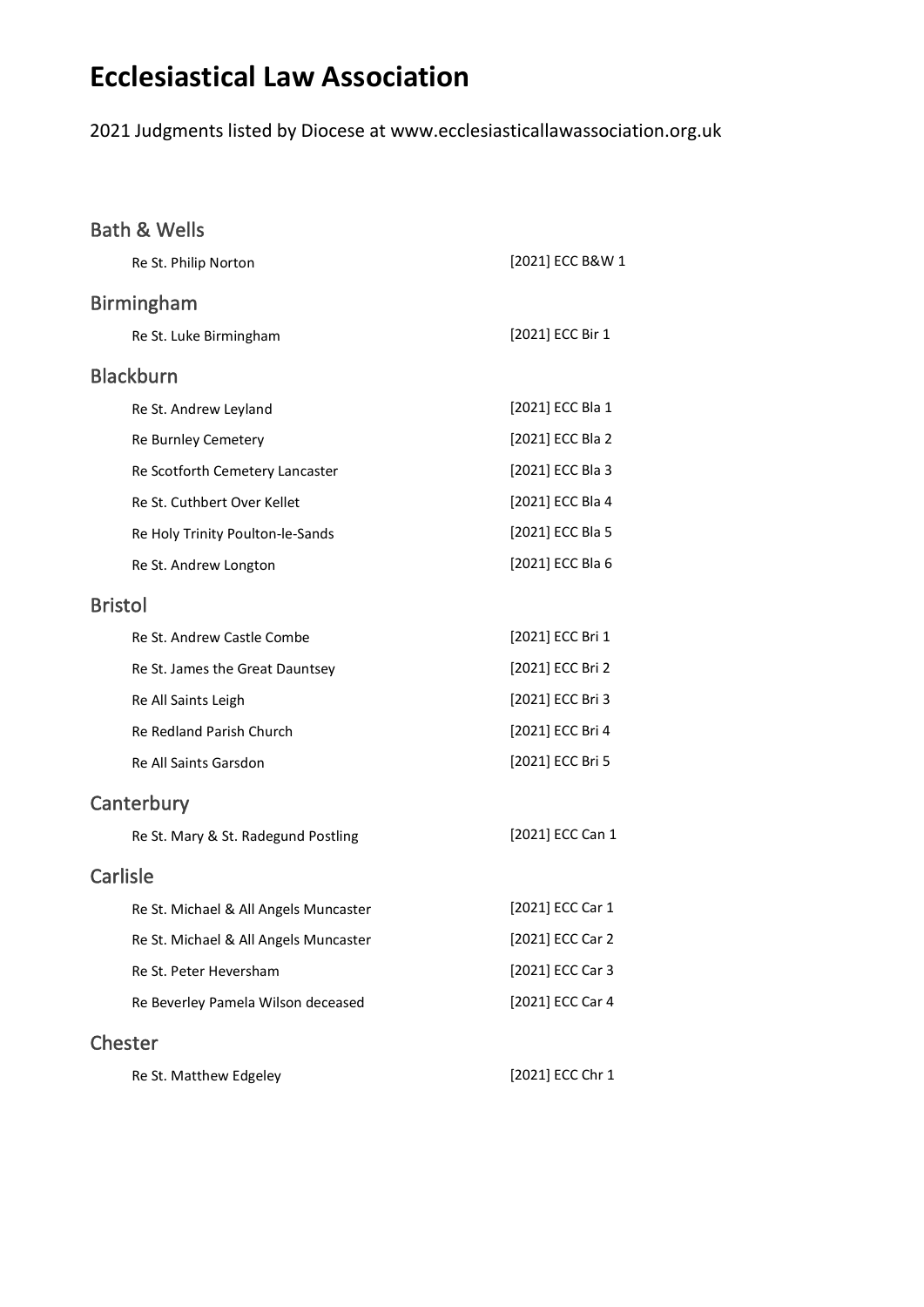#### Chichester

| Re St. Margaret Rottingdean            | [2021] ECC Chi 1 |
|----------------------------------------|------------------|
| Re St. Bartholomew Maresfield          | [2021] ECC Chi 2 |
| Re St. Peter & St. Paul West Wittering | [2021] ECC Chi 3 |
| Re St. Alban Frant                     | [2021] ECC Chi 4 |
| Re Holy Trinity High Hurstwood         | [2021] ECC Chi 5 |
| Re St. Margaret Rottingdean            | [2021] ECC Chi 6 |
| Re St. Michael & All Angels Berwick    | [2021] ECC Chi 7 |
| Re Christ Church Worthing              | [2021] ECC Chi 8 |
| Re St. Michael & All Angels Berwick    | [2021] ECC Chi 9 |

### **Coventry**

| Re Oaston Road Cemetery              | [2021] ECC Cov 1 |
|--------------------------------------|------------------|
| Re St. Giles Exhall                  | [2021] EACC 1    |
| Re Gaydon Parish Cemetery            | [2021] ECC Cov 2 |
| Re St. Peter ad Vincula Hampton Lucy | [2021] ECC Cov 3 |
| Re St. James Alveston                | [2021] ECC Cov 4 |
| Re St. Laurence Meriden              | [2021] ECC Cov 5 |
| Re St. John the Baptist Berkswell    | [2021] ECC Cov 6 |
|                                      |                  |

# Derby

| <b>Re All Saints Ockbrook</b> | [2021] ECC Der 1 |
|-------------------------------|------------------|
| Re St. George New Mills       | [2021] ECC Der 2 |
| Re St. Mary Chinley           | {2021] ECC Der 3 |
| Re All Saints Bakewell        | [2021] ECC Der 4 |

#### Durham

| Re St. Andrew Haughton-le-Skerne             | [2021] EACY 1    |
|----------------------------------------------|------------------|
| Re St. Mary the Virgin Middleton-in-Teesdale | [2021] ECC Dur 1 |
| Re St. Andrew Haughton-le-Skerne             | [2021] ECC Dur 2 |
| Re St. Andrew Haughton-le-Skerne             | [2021] ECC Dur 3 |
| Re St. George Fatfield                       | [2021] ECC Dur 4 |
| Re St. George Fatfield                       | [2021] ECC Dur 5 |
| Guildford                                    |                  |

| Re St. Giles Ashtead     | [2021] ECC Gui 1 |
|--------------------------|------------------|
| Re Holy Trinity Claygate | [2021] ECC Gui 2 |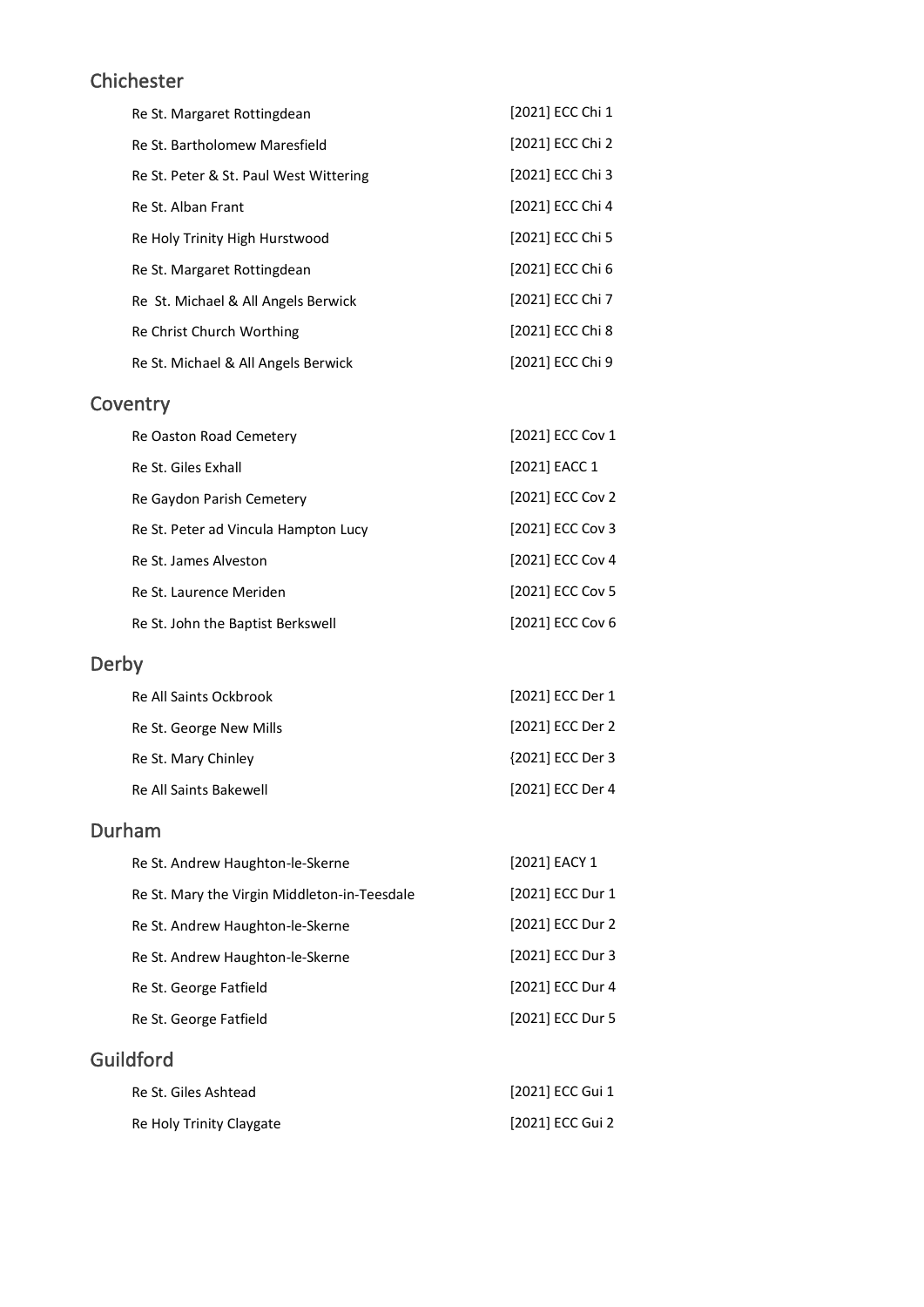### Leeds

| Re St. John the Baptist Bentham                                | [2021] ECC Lee 1 |
|----------------------------------------------------------------|------------------|
| Re St. Thomas à Becket & St. Thomas the Apostle<br>Heptonstall | [2021] ECC Lee 2 |
| Re St. Chad Far Headingley                                     | [2021] ECC Lee 3 |
| Re St. John the Evangelist Hoylandswaine                       | [2021] ECC Lee 4 |
| Re St. John Clayton                                            | [2021] ECC Lee 5 |
| <b>Re All Saints Darton</b>                                    | [2021] ECC Lee 6 |
| Re St. John the Baptist Bishop Monkton                         | [2021] ECC Lee 7 |
| Leicester                                                      |                  |
| Re St. John the Evangelist Donisthorpe                         | [2021] ECC Lei 1 |
| Re St. Peter Gaulby                                            | [2021] ECC Lei 2 |
| Re St. Margaret Stoke Golding                                  | [2021] ECC Lei 3 |
| Re St. John the Baptist Cold Overton                           | [2021] ECC Lei 4 |
| Lichfield                                                      |                  |
| Re All Saints Dilhorne                                         | [2021] ECC Lic 1 |
| Re St. Bartholomew Tong                                        | [2021] ECC Lic 2 |
| Re Tixhall Road Cemetery Stafford                              | [2021] ECC Lic 3 |
| Re St. Peter Walsall                                           | [2021] ECC Lic 4 |
| Lincoln                                                        |                  |
| Re St. Mary Barnetby le Wold                                   | [2021] ECC Lin 1 |
| Re St. Chad Dunholme                                           | [2021] ECC Lin 2 |
| Re Crowland Abbey                                              | {2021] ECC Lin 3 |
| Re St Mary and St James Great Grimsby                          | [2021] ECC Lin 4 |
| <b>Re All Saints Friskney</b>                                  | [2021] ECC Lin 5 |

# Liverpool

| Re St. James in the City             | [2021] ECC Liv 1 |
|--------------------------------------|------------------|
| Re St. Dunstan Edge Hill             | [2021] ECC Liv 2 |
| Re St. Mary Great Sankey             | [2021] ECC Liv 3 |
| Re St. Margaret of Antioch Toxteth   | [2021] ECC Liv 4 |
| Re St. Margaret & All Hallows Orford | [2021] ECC Liv 5 |
|                                      |                  |

# London

| Re St. James Islington    | [2021] ECC Lon 1 |
|---------------------------|------------------|
| Re St. Paul Covent Garden | [2021] ECC Lon 2 |
| Re St. Mary Northolt      | [2021] ECC Lon 3 |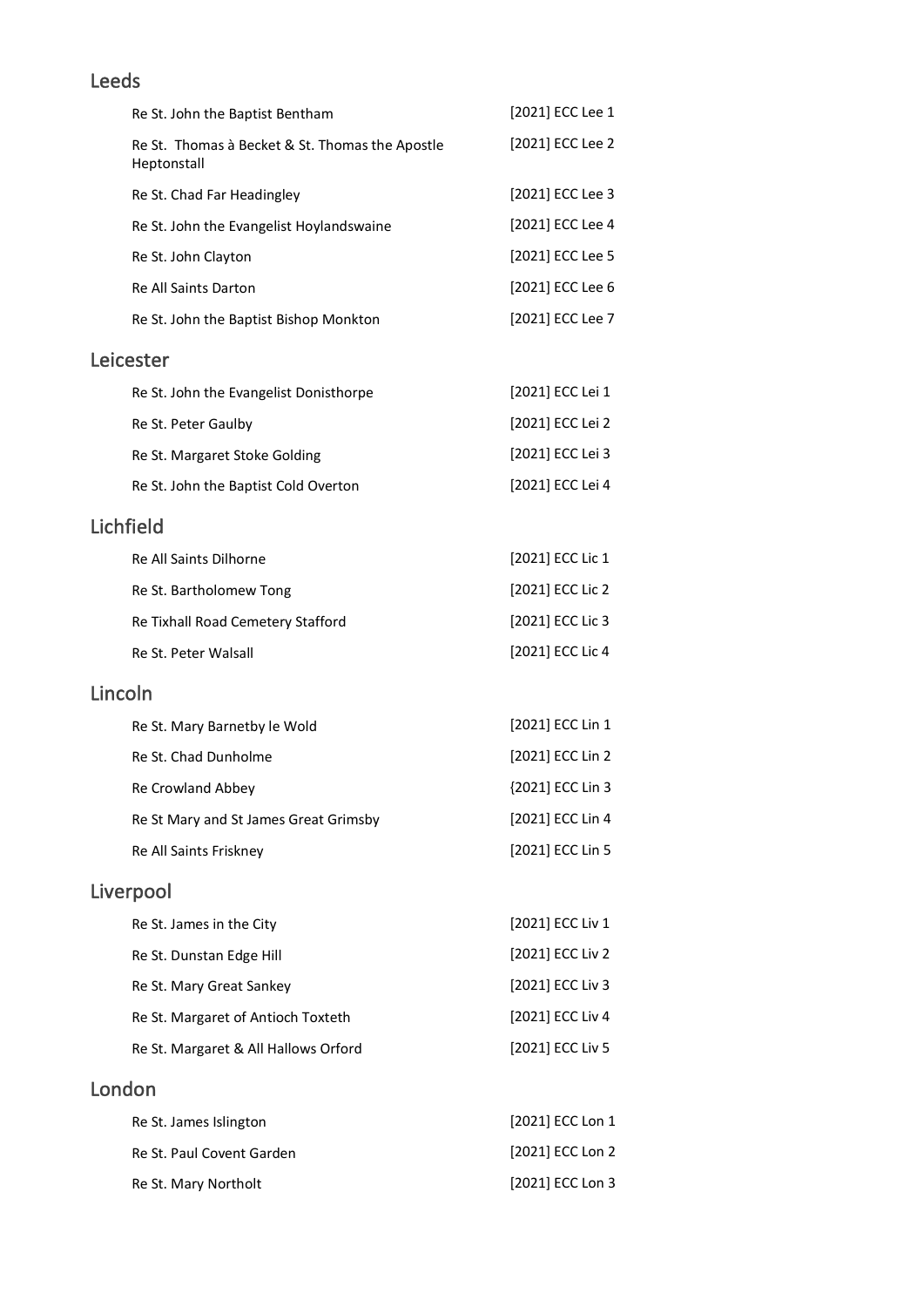### Manchester

| Re Iris Dean Deceased                        | [2021] ECC Man 1  |
|----------------------------------------------|-------------------|
| <b>Newcastle</b>                             |                   |
| Re St. Thomas the Martyr Newcastle upon Tyne | [2021] ECC New 1  |
| Re All Saints Rennington                     | [2021] ECC New 2  |
| Re St. George Newcastle                      | [2021] ECC New 3  |
| Re Holy Trinity Jesmond                      | [2021] ECC New 4  |
| <b>Norwich</b>                               |                   |
| Re St. Cuthbert Thetford                     | [2021] ECC Nor 1  |
| <b>Oxford</b>                                |                   |
| Re St. Sebastian Wokingham                   | [2021] ECC Oxf 1  |
| Re St. Peter & St. Paul Olney                | [2021] ECC Oxf 2  |
| Re St. Saviour's Cemetery Hungerford         | [2021] ECC Oxf 3  |
| Re St. Mary Beenham Valence                  | [2021] ECC Oxf 4  |
| Re St. Mary the Virgin Ashbury               | [2021] ECC Oxf 5  |
| Re St. John the Evangelist Newbury           | [2021] ECC Oxf 6  |
| Re All Saints Calverton                      | [2021] ECC Oxf 7  |
| Re St. Mary the Virgin Wheatley              | [2021] ECC Oxf 8  |
| Re St. Mary Bloxham                          | [2021] ECC Oxf 9  |
| Re St. Mary the Virgin Charlbury             | [2021] ECC Oxf 10 |
| Re A Redundant Church Bell                   | [2021] ECC Oxf 11 |
| Peterborough                                 |                   |
| Re St. Michael & All Angels Bugbrooke        | [2021] ECC Pet 1  |
| Portsmouth                                   |                   |
| Re Christ Church Gosport                     | [2021] ECC Por 1  |
| Re St. Peter Titchfield                      | [2021] ECC Por 2  |
| Re St. Peter & St. Paul Wymering             | [2021] ECC Por 3  |
| Re St. Mary the Virgin Rowner                | [2021] ECC Por 4  |
| Re West Hoe Cemetery Bishop's Waltham        | [2021] ECC Por 5  |
| Rochester                                    |                   |
| Re West Malling Abbey                        | [2021] ECC Roc 1  |
|                                              |                   |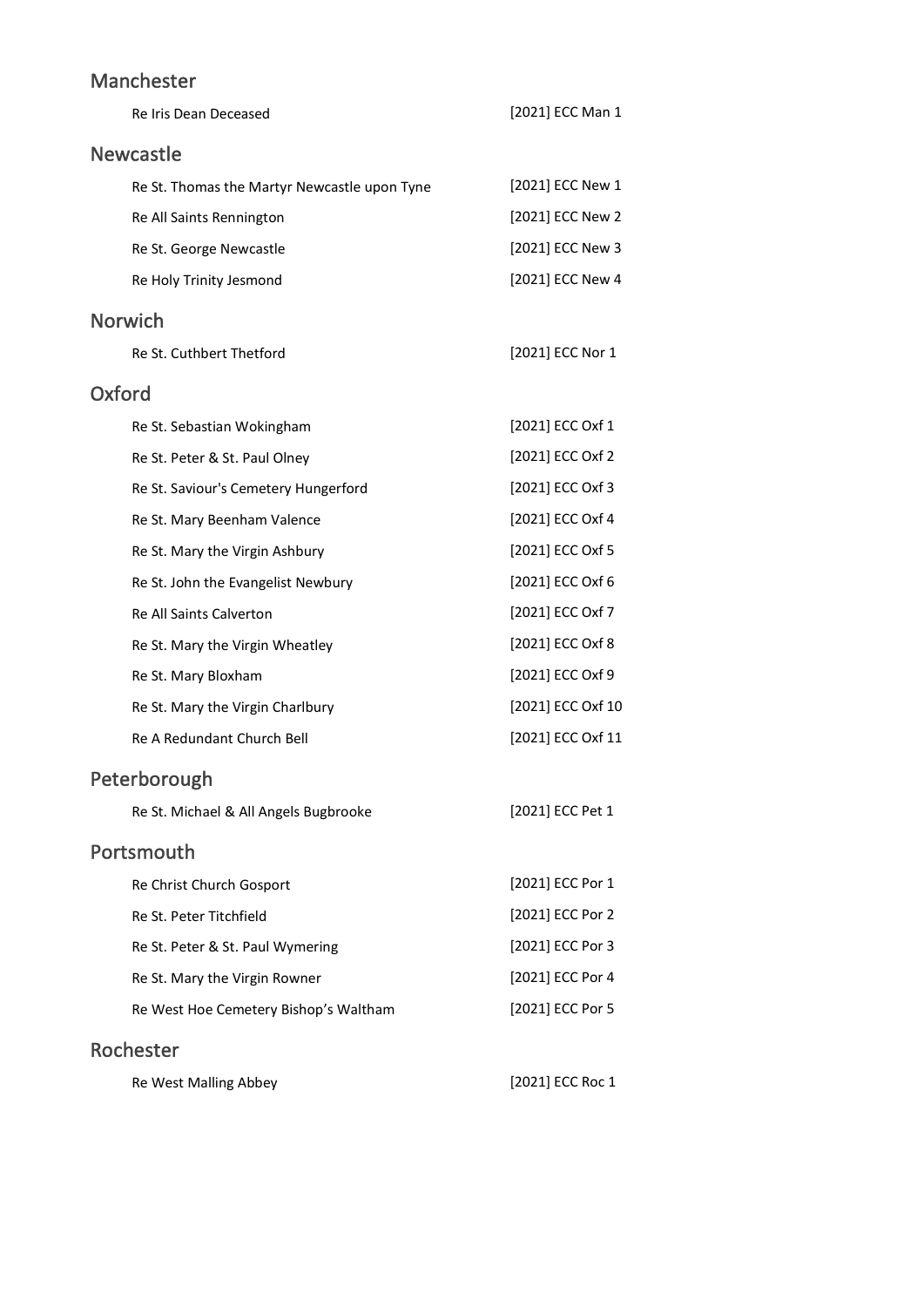### Salisbury

| Re St. Michael and All Angels Figheldean | [2021] ECC Sal 1            |
|------------------------------------------|-----------------------------|
| Re The Holy Rood Shillingstone           | [2021] ECC Sal 2            |
| Re St. Andrew Great Durnford             | [2021] ECC Sal 3            |
| <b>Sheffield</b>                         |                             |
| Re Christ Church Fulwood                 | [2021] ECC She 1            |
| Bo St. Botor R. St. Baul Barnbu Dun      | $[7021]$ FCC ל-0.5 $\alpha$ |

| Re St. Peter & St. Paul Barnby Dun   | 120211 ECC She 2 |
|--------------------------------------|------------------|
| Re St. Luke Lodge Moor               | [2021] ECC She 3 |
| Re St. Cuthbert Fishlake             | [2021] ECC She 4 |
| Re St. Michael Rossington            | [2021] ECC She 5 |
| Re Christ Church Brampton Bierlow    | [2021] ECC She 6 |
| Re St. John the Evangelist Abbeydale | [2021] ECC She 7 |
| Re All Saints Rotherham              | [2021] ECC She 8 |

#### Sodor & Man

| Re St. Adamnan's Lonan | [2021] EC Sodor 1 |
|------------------------|-------------------|
| Re Peel Cathedral      | [2021] EC Sodor 2 |
| Re St. Paul Foxdale    | [2021] EC Sodor 3 |

#### Southwark

| Re St. Mary Oxted                | [2021] ECC Swk 1  |
|----------------------------------|-------------------|
| Re Mitcham Road Cemetery Croydon | [2021] ECC Swk 2  |
| Re Lambeth Cemetery Tooting      | [2021] ECC Swk 3  |
| Re St. John Eltham               | [2021] ECC Swk 4  |
| Re Mitcham Road Cemetery Croydon | [2021] ECC Swk 5  |
| Re St. Bartholomew Leigh         | [2021] ECC Swk 6  |
| Re St. Peter Limpsfield          | [2021] ECC Swk 7  |
| Re St. Nicholas Charlwood        | [2021] ECC Swk 8  |
| Re Mitcham Road Cemetery Croydon | [2021] ECC Swk 9  |
| Re St. Mary Barnes               | [2021] ECC Swk 10 |
|                                  |                   |

### Southwell & Nottingham

| Re St. Mary East Leake                 | [2021] ECC S&N 1 |
|----------------------------------------|------------------|
| St. Mary of the Purification Blidworth | [2021] ECC S&N 2 |
| Re All Saints Hawton                   | [2021] ECC S&N 3 |
|                                        |                  |

#### St. Albans

| Re St. Mary the Virgin Podington      | [2021] ECC StA 1 |
|---------------------------------------|------------------|
| Re St. John the Evangelist Bourne End | [2021] ECC StA 2 |